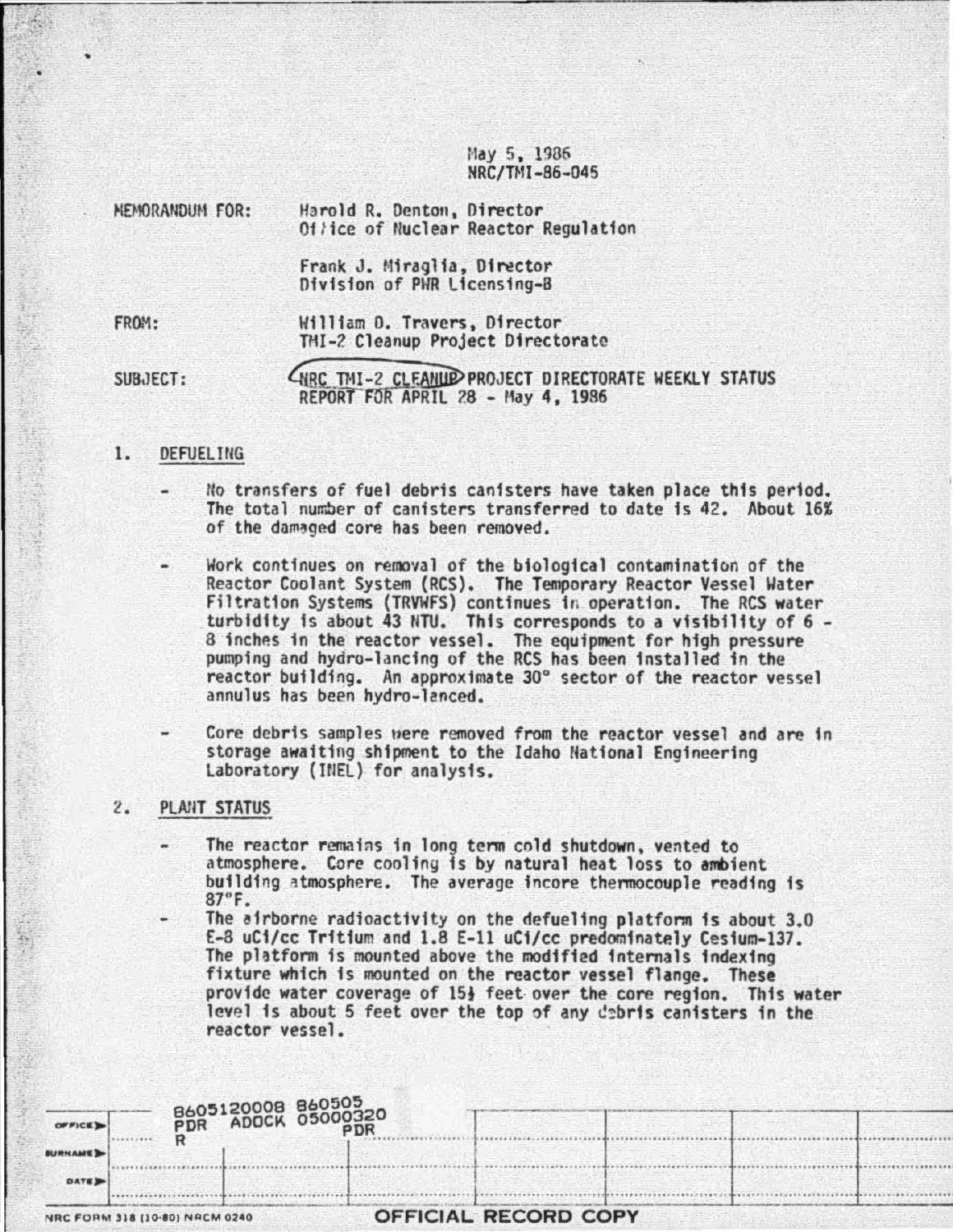Harold R. Denton Frank J. Miraglia

#### $3.$ HASTE HANAGEMENT

- The Submerged Demineralizer System (SDS) is temporarily shutdown from processing batch S-131 from reactor coolant bleed tank "B". SDS total processed to date is 3,923,001 gallons.
- EPICOR II processed batch 280 from SDS; it is in temporary shutdown. EPICOR II total processed to date is 2,869,918.

#### 4. ENVIRONMENTAL MONITORING

- US Environmental Protection Agency (EPA) sample analysis results show that Til site liquid effluents are in accordance with regulatory limits, NRC requirements, and the City of Lancaster Agreement.
- TMI water samples taken by EPA at the plant discharge (includes TMI-1 and TMI-2) to the river consisted of seven daily composite samples taken from April 12 - 19, 1986. A gamma scan detected no reactor related activity above the lower limit detectability.
- The Lancaster water sample taken at the water works intake and analyzed by EPA consisted of a seven day composited sample taken from April 13 - 19, 1986. A gamma scan detected no reactor related radioactivity.
- The NRC outdoor airborne particulate sampler at the TMI site collected a sample between April 23 - May 1, 1986. No reactor related radioactivity was detected. Analysis showed Iodine-131 and Cesium-137 concentrations to be less than the lower limits of detectability.
- AUXILIARY AND FUEL HANDLING BUILDING ACTIVITIES  $5.$ 
	- Scabbling of floor areas on the 281' elevation continued.
	- Vacuum cleaning of the 281' elevation continued. a.

### RADIOACTIVE HATERIALS AND WASTE SHIPMENTS 6.

During April 1986, there were 16 shipments sent from TMI site.

Sample shipments:

Unit I April 3, 7, 17, 21 - to Rockville, MD for analysis April 17 - to San Jose, CA for analysis Unit  $2$ April 18 - to Scoville, ID for analysis.

Testing Equipment and Valves:

Unit 1 April 2, 18 - Valves sent to Huntsville, AL April 22 - Steam generator equipment sent to Apollo, PA.

Waste: Unit  $2$ 

April 2 - EPICOR II dewatered resin liner was sent to Richland, WA.

|        | NRC FORM 318 (10 80) NRCM 0240 |  | OFFICIAL RECORD COPY |  |  |
|--------|--------------------------------|--|----------------------|--|--|
| DATE   |                                |  |                      |  |  |
|        |                                |  |                      |  |  |
|        |                                |  |                      |  |  |
| OFFICE |                                |  |                      |  |  |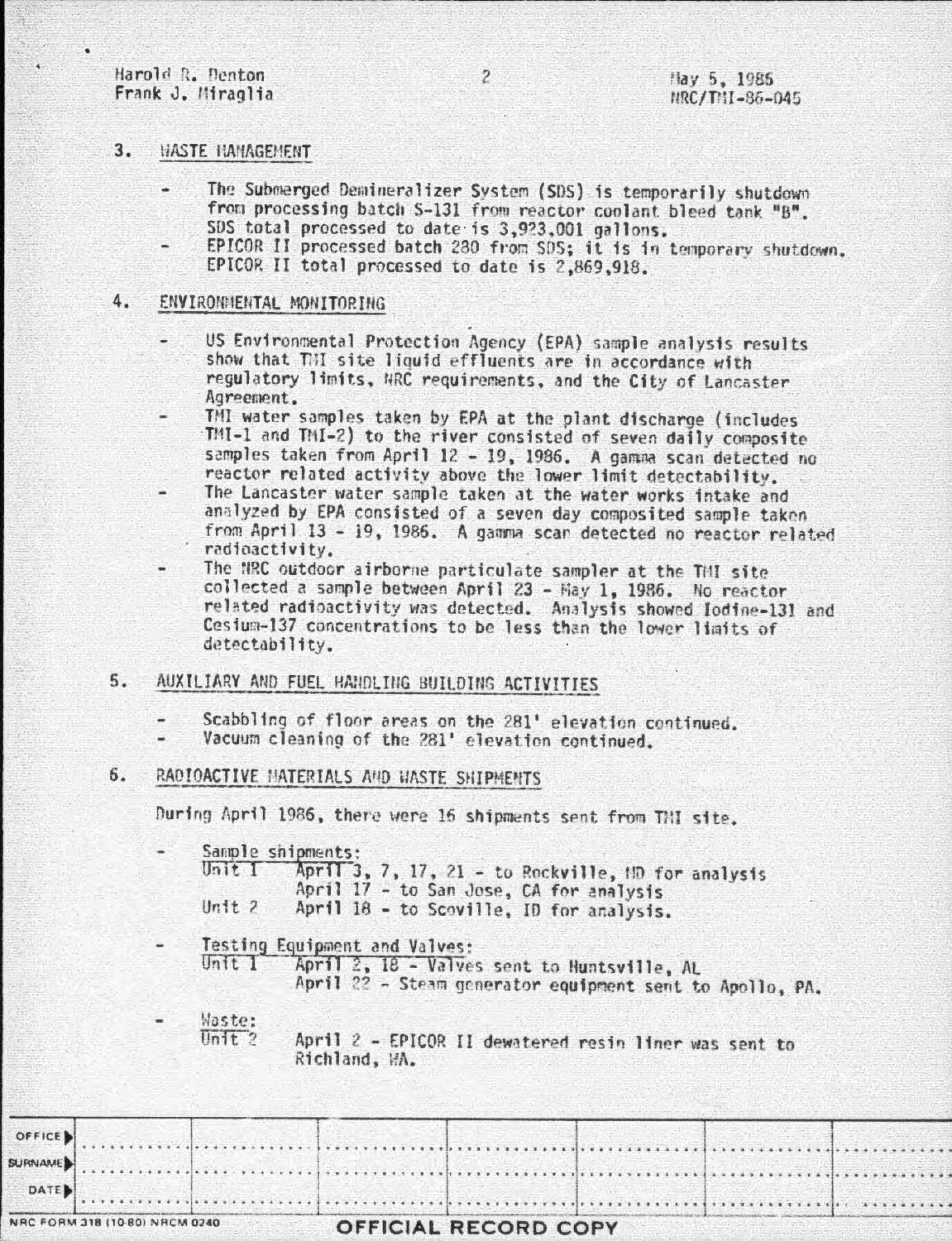Harold R. Denton Frank J. Miraglia

|              |           | Combined Unit Contaminated Laundry:       |
|--------------|-----------|-------------------------------------------|
|              |           | All shipments were sent to Royersford, PA |
|              |           | April $4 - 80$ drums and 3 boxes          |
|              |           | April $9 - 104$ drums and 5 boxes         |
| April 15     | $\bullet$ | 120 drums and 4 boxes                     |
| April $18 -$ |           | 57 drums and 2 boxes                      |
|              |           | April $23 - 103$ drums and 2 boxes        |
|              |           | April 29 - 73 drums and 3 boxes           |
|              |           |                                           |

### $7.$ NRC EVALUATIONS IN PROGRESS

- Technical Specification Change Request number 49, and 51. ÷
- Recovery Operations Plan Change number 31, 33, 35, and 36. 12
- Core Stratification Safety Evaluation.
- Solid Waste Facility Technical Evaluation Report.
- Reactor Building Sump Criticality Safety Evaluation Report.
- Canister Handling and Preparation for Shipment Safety Evaluation Report.
- Defueling Canister Technical Evaluation Report, Revision 2.
- Penetration 536 Hodification Safety Evaluation Report.

## **ORIGINAL SIGNED BY:** William D. Travers

William D. Travers Director TMI-2 Cleanup Project Directorate

. . . . . . . . . . . .

 $5.7.7$ 

| NRC FORM 318 (10 80) NRCM 0240 |  |  |  |  |  | <b>OFFICIAL RECORD COPY</b> |  |  |  |  |  |  |
|--------------------------------|--|--|--|--|--|-----------------------------|--|--|--|--|--|--|
| DATE <sub>P</sub>              |  |  |  |  |  |                             |  |  |  |  |  |  |
|                                |  |  |  |  |  |                             |  |  |  |  |  |  |
| <b>OLLICE</b>                  |  |  |  |  |  |                             |  |  |  |  |  |  |